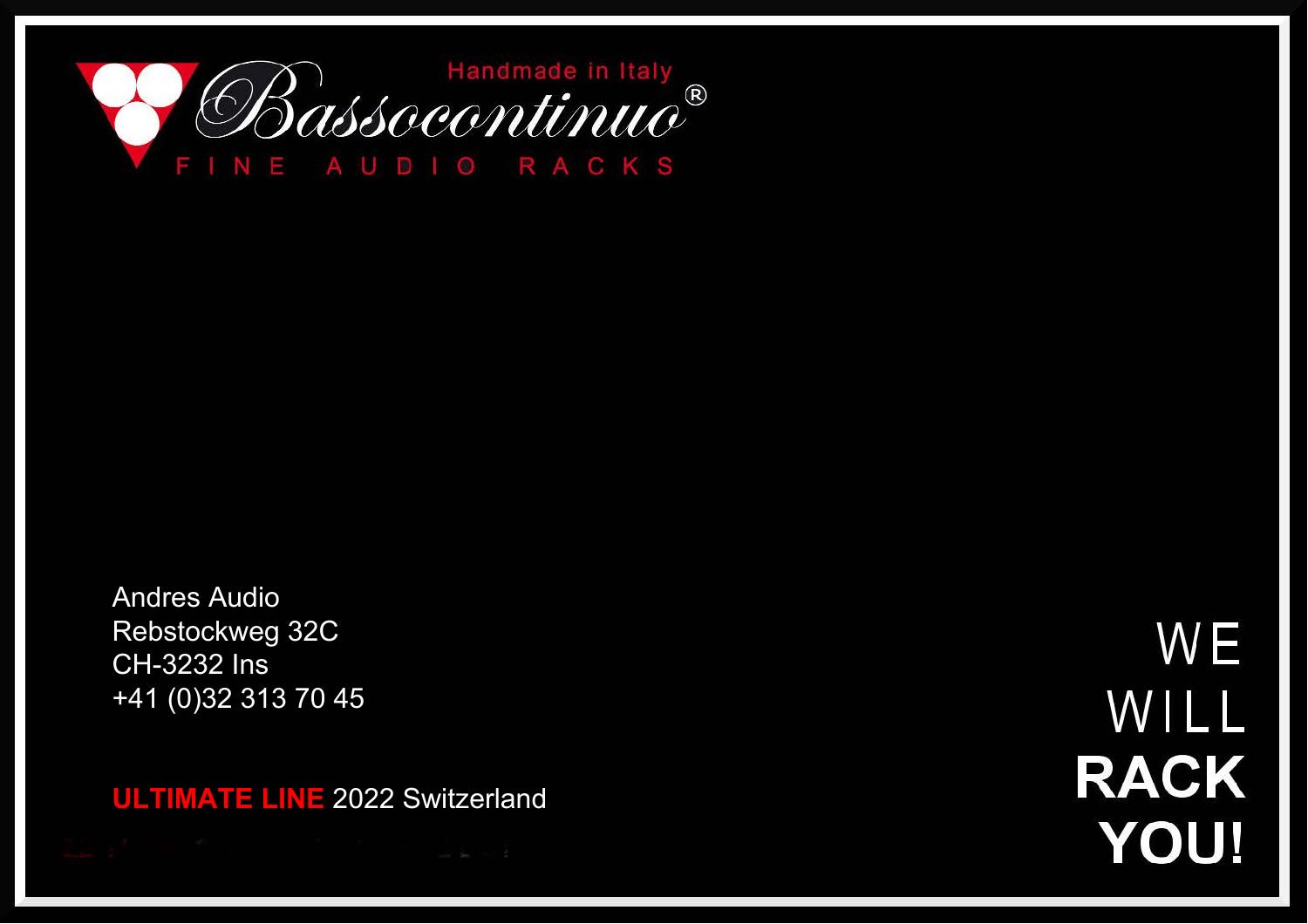

**UNCOMPROMISING RACK**



Structure: Solid stainless steel Dimensions: 785 x 750 mm (W x D) Useful sizes: 530 x 750 mm (W x D) Decoupling: by massive DSD

## **STEALTH + HAMILTON STEEL 5000**

| <b>HEIGHTS:</b>     | <b>BOTTOM</b> | <b>MID SHELF</b> | <b>TOP SHELF</b> |
|---------------------|---------------|------------------|------------------|
| <b>Bottom shelf</b> | CHF 5'300.00  |                  |                  |
| H 150 mm            |               | CHF 2'990.00     | CHF 5'500.00     |
| H 225 mm            |               | CHF 3'450.00     | CHF 6'000.00     |
| H 300 mm            |               | CHF 3'750.00     | CHF 6'490.00     |
| H 375 mm            |               | CHF 4'250.00     | CHF 6'690.00     |

Valchromat

Fenix

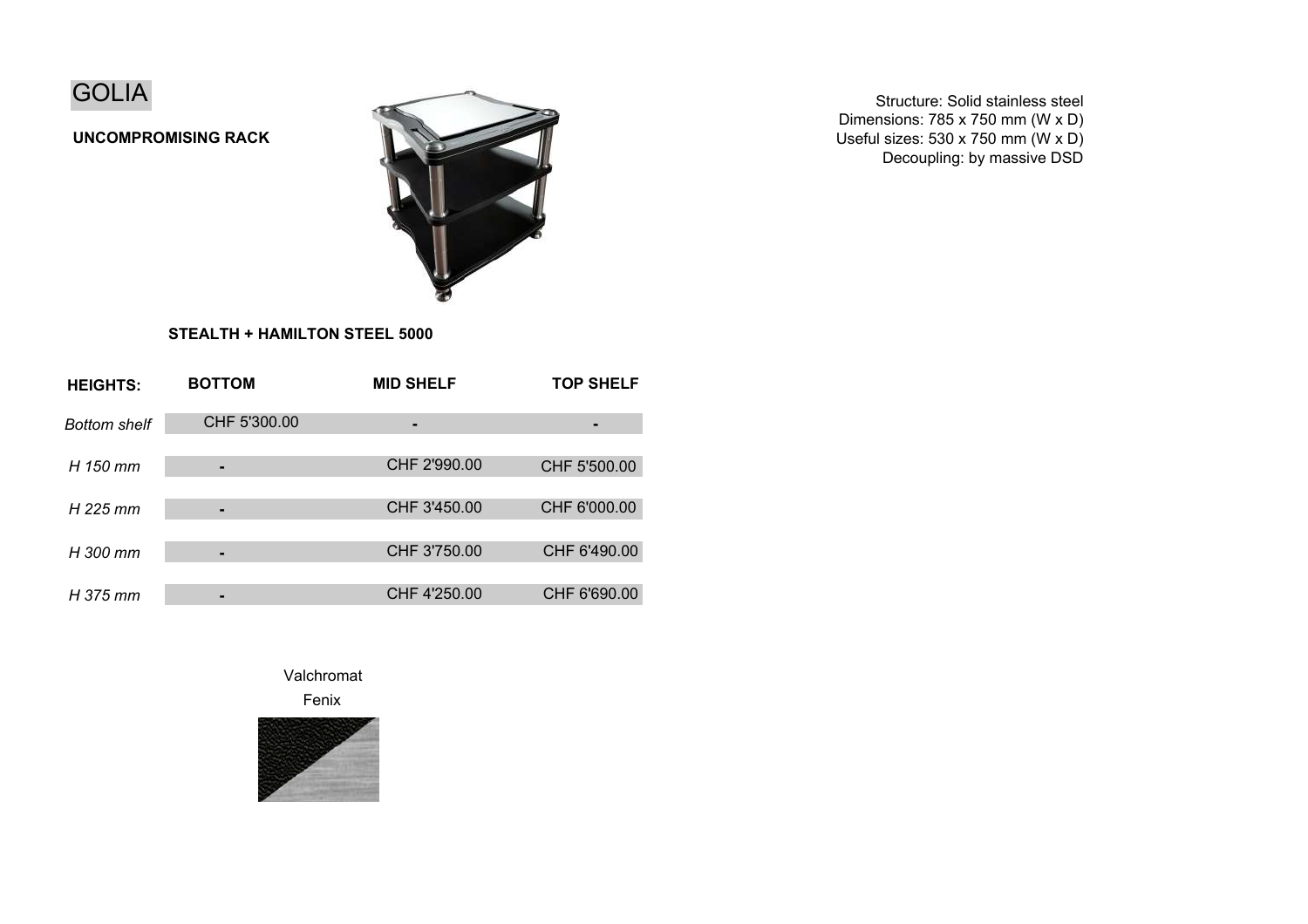

**UNCOMPROMISING A/V RACK DOUBLE WIDE STRUCTURE**



Structure: Solid stainless steel Dimensions: 1390 x 750 mm (W x D) Useful sizes: 530 x 750 mm (W x D) each position Decoupling: by massive DSD

## **VERSION: STEALTH + HAMILTON STEEL 5000**

| <b>HEIGHTS:</b>     | <b>BOTTOM</b> | <b>MID SHELF</b> | <b>TOP SHELF</b> |
|---------------------|---------------|------------------|------------------|
| <b>Bottom shelf</b> | CHF 8'800.00  |                  |                  |
| H 150 mm            |               | CHF 5150.00      | CHF9'850.00      |
| H 225 mm            |               | CHF 5'800.00     | CHF 10'950.00    |
| H 300 mm            |               | CHF 6'250.00     | CHF 11'250.00    |
| H 375 mm            |               | CHF 6'890.00     | CHF 12'000.00    |

Valchromat

Fenix